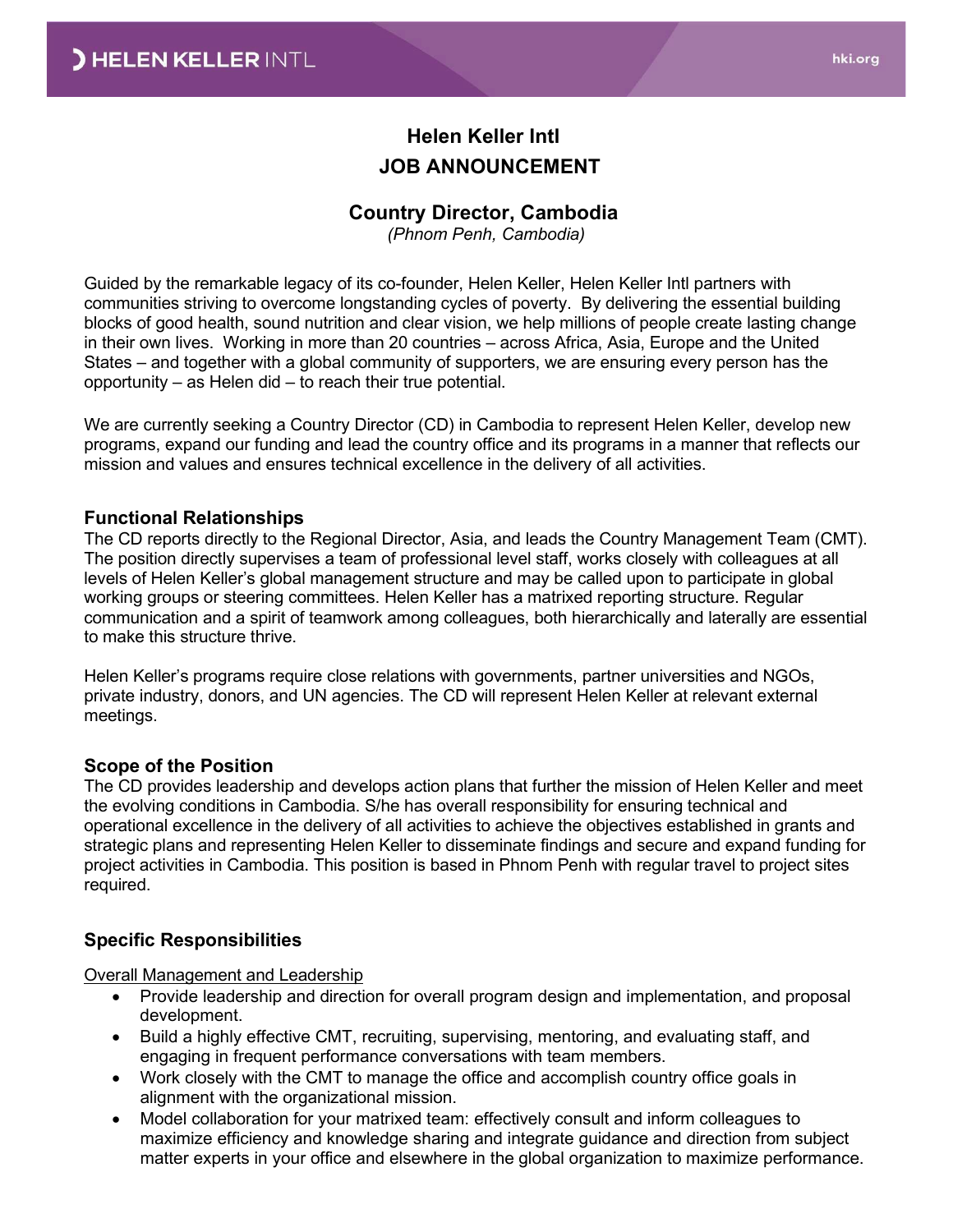- Delegate authority, consult with, and guide staff to achieve goals and contribute to an atmosphere conducive to professional growth and development.
- Ensure accountability to clients, partners, colleagues, and donors by providing ongoing feedback in a context of mutual respect.
- Ensure Country Office is following Helen Keller policies and procedures, staff completed mandatory training, including annual refreshers.
- Represent Helen Keller in formal and informal meetings with government officials, international donor agencies, and national technical advisory groups pertinent to our project activities.
- Collaborate with Business Development Unit to identify opportunities and generate funding from international and bilateral agencies and donor agencies.
- Develop and nurture in-country donor relationships and identify potential partners to participate in joint proposals.
- Lead and prepare concept papers and proposals and provide other information as needed for submission to donors and others for fundraising and marketing purposes.
- As a senior leader in the organization, participate in global working groups, the recruitment process of global colleagues and other activities, as requested.

### Programmatic

- Oversee and coordinate the program portfolio to ensure the highest level of project quality and accountability, while fostering continuity through building local capacity.
- Provide technical input to the government, international donors, and technical advisory groups pertinent to project activities.
- Ensure implementation of strong program monitoring, evaluation, and learning functions.
- Oversee research design, methodology, and dissemination of information needed to monitor and evaluate project activities and/or advance programmatic and policy changes.
- Disseminate findings from Helen Keller projects that are of importance to decision- makers in a position to fund or implement projects in Cambodia and internationally.
- Keep the national partners and others informed about the progress of the projects, plans for the development of new programs/projects/activities and donor involvement in the overall program.

### Financial and Administrative

- Provide oversight to finance and administrative services including procurement, property management, human resources management, vehicle and facilities management, and staff safety and security.
- Work with global colleagues to manage the development and implementation of annual country budgets.
- Authorize expenditures for grant or contract allocations and ensure compliance with procedures required by grant or contract agreements.
- Ensure the accurate and timely submission of financial and narrative reports that comply with grant or contract agreements and ensure compliance with all aspects of donor funding and Helen Keller policies.

# **Qualifications**

- Minimum ten years of field experience in managing global health or nutrition programs, including demonstrated experience in program development, implementation, and evaluation, plus a minimum master's degree in public health, nutrition, international development or a related field, or equivalent combination of education and experience.
- Demonstrated experience and skills in leadership, staff management, program development and management, strategic planning, monitoring and evaluation and public speaking.
- Technical knowledge in at least one area related to Helen Keller's mission and programs.
- Experience in designing and implementing workshops, seminars, surveys, monitoring systems, and evaluations plus research design, data analysis, and interpretation.
- Proven experience ensuring the sustainability of program activities is essential.
- Familiarity with and experience promoting health systems strengthening in developing contexts is strongly desired.
- Demonstrated ability to undertake high-level representation and advocacy.